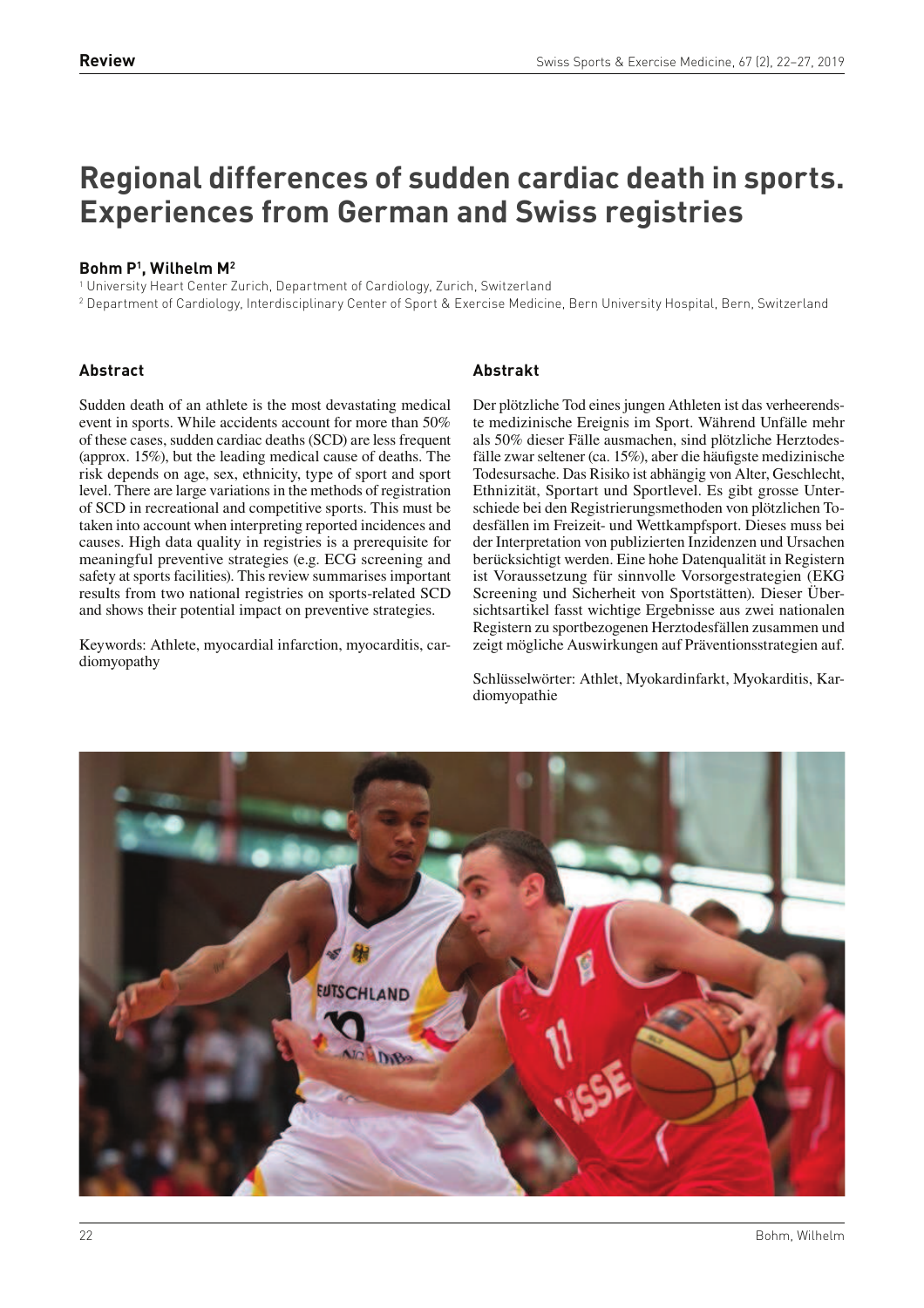## **Introduction**

Sports-related sudden cardiac arrest (SrSCA) and sudden cardiac death (SrSCD), particularly among world reknown athletes, attract huge public attention and considerable scientific interest.

An annual incidence of about 0,7–3,0 per 100 000 athletes have been reported in young competitive athletes  $<$  35 years, although a wide range of incidences has been described [1–4]. Contrasts in current estimates are due to differing methodologies of registering and comparison of heterogeneous populations [5,6]. The US Registry for Sudden Death in Athletes calculated the incidence of SCD for US athletes aged 8–39 as 1:164 000 [2]. In a prospective, observational study in Italy from 1979 to 1999 using regional registry data with mandatory reporting systems, the reported rate of SCD was 1:43 478 in athletes aged 12–35 [1]. The disparity in incidence numbers between Italy and the USA may be due to the differing ethnic populations. However, different methods of measuring incidence with retrospective cohorts based on media reports and registries versus a prospective mandatory reporting system with a reliable denominator may also play an important role [5]. A study analysing the incidence of SCD associated with half-marathon and marathon races came to a very low incidence rate with 0,5 per 100 000 [4], whereas recent data from US college athletes demonstrated an overall incidence rate of 1:53 703 with further identication of high-risk subgroups such as men (1:37 790), black athletes (1:21 491) and basketball players (1:5200) [7]. The incidence of SCD in older athletes > 35 years is expected to rise as a growing number of older individuals takes part in organized sports and competitive sports events [8,9].

The aetiology of SCD from different studies conducted in different parts of the world varies greatly. The most common causes in young athletes < 35 years are genetic or congenital cardiovascular abnormalities. Hypertrophic cardiomyopathy (HCM) accounts for the majority of fatal cases in several North American studies, whereas arrhythmogenic right ventricular cardiomyopathy (ARVC) was responsible for up to one quarter of SrSCDs in the Veneto region [2,10–12].

Other causes of SrSCD in younger athletes include coronary artery anomaly (CAA), dilated cardiomyopathy (DCM) and to a lesser extent myocardial bridging [2,13]. Myocarditis, typically caused by viral infections, is considered to be the cause of death in around 3–8% of athletes but may be underestimated in certain subpopulations [2,3,14]. Recent data from a UK Regional SCD-Registry demonstrated a high prevalence of sudden arrhythmic death syndrome (SADS) in young athletes, underlining the importance of inherited primary arrhythmia syndromes as a major cause of SCD in athletes [15]. Data in national college athletes also showed that the most common finding at autopsy is a structurally normal heart, implying that electrical disorders may be the most common aetiology [7].

In older athletes, coronary artery disease (CAD) is the most common cause of SrSCD, identified in more than 80% of cases [8,16–18]. However, a study has found that CAD already represents the main risk factor for SCD in the age group 25–35 [19].

Prospective national registries examining the incidence and aetiology of SrSCD not only in competitive athletes but also in recreational sports participants have been established in very few countries only [9,20,21]. However, taking into account the variations in terms of incidence and particularly aetiology between different countries or even regions within countries, there are convincing theoretical reasons to investigate regional distribution patterns of cardiovascular causes of SD. Genetic (ethnic mix) and environmental factors may vary which can have a considerable impact on SrSCD aetiology and the make-up of screening programmes.

#### **German registry of sports-related sudden cardiac arrests**

#### *Methods*

The prospective German SrSCA registry was established in May 2012 under the auspices of the German Society of Cardiology (Deutsche Gesellschaft für Kardiologie) and is funded by the German Heart Foundation (Deutsche Herzstiftung).

#### *De nitions*

SrSCD was defined as death occurring during sports activity or up to 1 hour after its cessation. Survived SrSCA was de fined as cardiac arrest that occurred during sport or within 1 hour after its cessation with survival of the subject after cardiopulmonary resuscitation (CPR)/defibrillation. SrSCAs related to trauma – apart from commotio cordis – were excluded.

We included subjects 10 to 79 years old because physical activity according to our definition is very difficult to assess in the very young, and those older than 79 years only rarely participate in sports. We defined 3 different levels of sport:

1) Elite competitive athletes were defined as subjects younger than 40 years who participate in an organized team or individual sport that requires voluminous and intensive systematic training and regular competition against others with training focussing on athletic excellence and achievement.

2) Non-elite competitive athletes were defined as subjects of any age who participate in organized lower level competitive events, either in a team or individually.

3) A recreational athlete was defined as an individual who participates in recreational sport without competition against others, on either a regular or non-regular basis.

Four different ways of case detection were used. Firstly, we established a confidential web-based data platform which records SCD and survived SCA cases occurring during sports activity or up to 1 hour after its cessation (www.scddeutschland.de). Reporting of cases was possible for observers such as relatives, other athletes, coaches, journalists as well as for medical doctors via an "online access". Following the entry, contact was established with the reporting person to get more detailed information on the circumstances of the incident.

Secondly, we cooperated with the German Resuscitation Registry of out-of-hospital cardiac arrests in Germany. Any sports-related case detected by the German Resuscitation Registry, was transferred to our registry.

Additionally, we used a systematic web-based medium monitoring via Press-Monitoring-Screening (PMG), the largest German-speaking press database, on a weekly basis. With a combination of key words including heart-related terms or activities (e.g. SCA/SCD, myocardial infarction, myocarditis,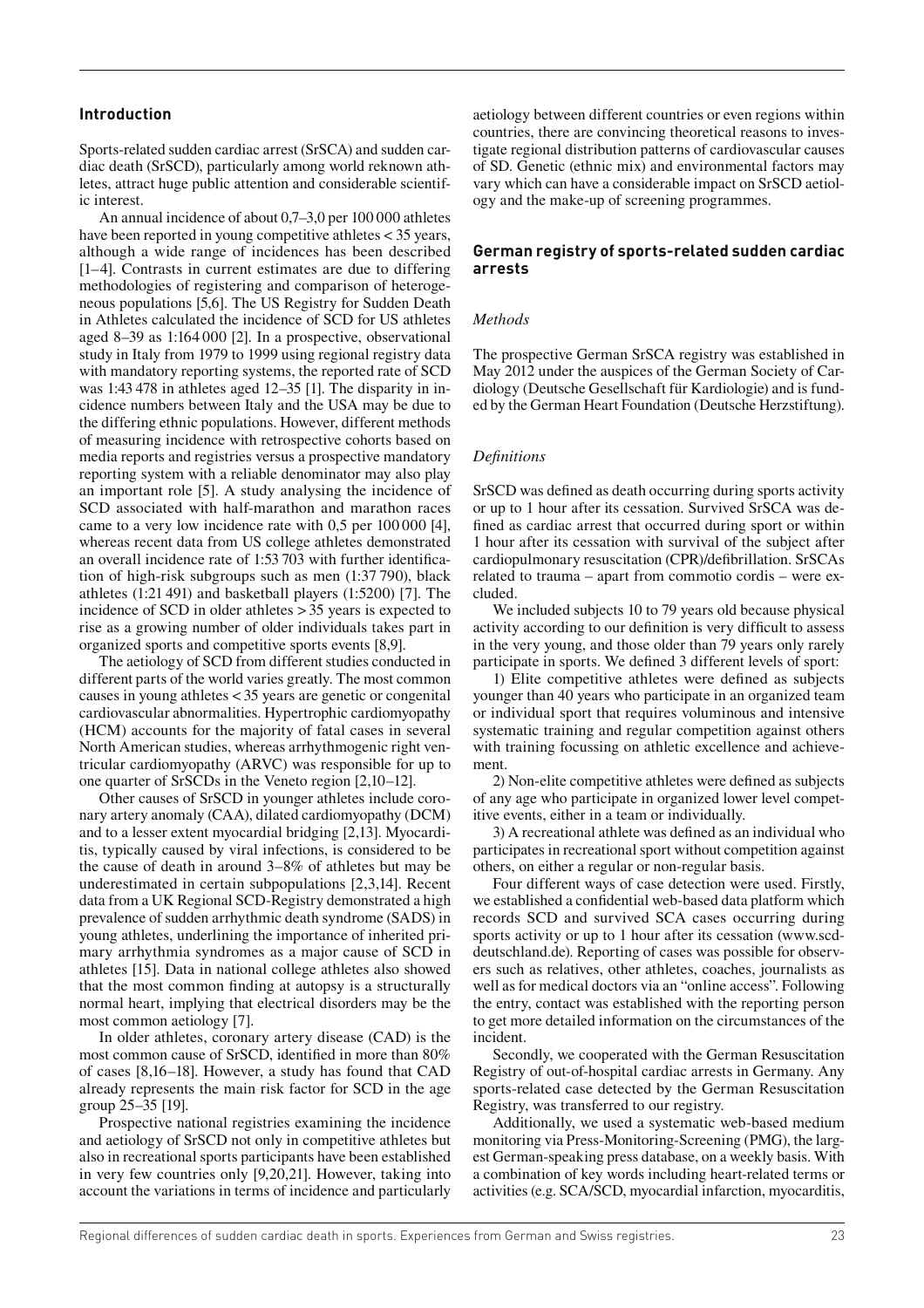exercise, athletes, prevention), cases could be filtered out that occurred in relation to sports activity.

Finally, we cooperated with 15 regional institutes of forensic medicine in Germany.

A definitive cause of death could only be determined in cases in which an autopsy had been performed or in which the diagnosis could be obtained with clinical certainty. In Germany, an autopsy is not mandatory by law and is only carried out if the death is regarded as potentially suspicious of having an unnatural cause by the physician certifying the death and/or by the Public Prosecution Service.

## *Results*

After 2 years and 6 months of observation, a total of 144 cases were recorded of which 38 subjects survived [14]. 44 cases were reported via online access and 101 cases were found via Press-Monitoring-Screening (one double case-detection). No SrSCD was reported by the different regional institutes of forensic medicine. The overall incidence of SrSCA for sports participants  $\geq$  18 years was 1,2 per million per year (Robert-Koch Institute (RKI) data). The incidence for male sports participants  $\geq 18$  years was calculated as 1,6 per million per year, whereas female athletes had a signi cantly lower incidence with 0,06 per million per year. Adolescents under the age of 18 years had an incidence of SrSCA of 0,4 per million per year. When calculating with the German Socio-Economic Panel (SOEP) data, the overall incidence of SrSCA for sports participants  $\geq$  17 years was 1,5 per million per year.

125 (87%) of SrSCAs were witnessed, of which 108 (75%) occurred in public sports facilities (such as a stadium, sport club or organised running event e.g.) and 125 (87%) were witnessed. Prompt CPR was initiated in 118 subjects (82%). The initial cardiac rhythm was ventricular fibrillation  $(VF)$ or pulseless fast ventricular tachycardia in 48 cases and asystole in 7 cases (89 cases remaining unclear). 96 subjects (67%) were transferred to a hospital. SrSCA mostly occurred during sports activity (122 cases, 85%). Only 22 cases (15%) occurred up to 1 hour after sports cessation. The majority of cases occurred in non-elite competitive or recreational athletes ( $n = 142, 99\%$ ). Only 2 cases occurred in young professional elite athletes. Most SrSCAs were observed during football or running which represent the most popular sport disciplines in Germany.

The mean age of the SrSCA subjects was  $46,8 \pm 16,2$ years. 97% were men. In the majority of cases in which it was possible to obtain the cause of death with clinical certainty or from forensic investigations ( $n = 66$ ) the cause of death was of cardiovascular origin (n = 64, 97%). Myocardial infarction was the most frequent cause of SrSCA  $(n = 34, \text{mean})$ age  $48.2 \pm 10.6$  years). Nine subjects showed severe coronary stenosis at coronary angiography that most likely resulted in a demand ischemia (e.g. ischemia due to an imbalance between oxygen supply and demand) as a trigger for SrSCA. Myocarditis was diagnosed in 11 subjects with a mean age of  $24.5 \pm 10.4$  years. Only 5 cardiomyopathies could be detected (mean age  $20.0 \pm 11.4$  years) of which 2 were categorized as HCM, 1 as ARVC and 1 as DCM. In 1 case, the cardiomyopathy could not be further classified. CAAs were identified in 3 subjects (mean age  $21,3 \pm 5,5$  years). 2 cardiac ion channelopathies were found (1 long-QT syndrome most likely drug-induced and 1 Brugada syndrome). In 23 cases,

the cause of death could not be established by means of autopsy or invasive/non-invasive cardiac imaging. Of these, 8 subjects had a known CAD (all of them with a past myocardial infarction), meaning that an ischemic cardiovascular event can be assumed. Seven subjects had ≥ 1 cardiovascular risk factor which implied a likelihood for a cardiovascular event. Eight subjects had chest pain/dyspnoea temporally related to the SCA. Therefore, these 23 cases were placed in the category , likely CAD'. The two non-cardiac causes were one pulmonary embolism and one subarachnoid haemorrhage.

In the age group > 35 years, CAD predominated by far. Amongst our younger victims, we observed 37 cases in subjects ≤ 35 years. Myocarditis prevailed in this age group, followed by premature CAD. All cardiomyopathies and CAAs occurred in the group of athletes  $\leq 35$  years. In total, 28 post-mortem examinations of the heart with detailed histopathological examination had been carried out of which 18 had been performed in athletes ≤ 35 years. Five of them – all in the age group  $\leq 35$  years – remained without conclusive diagnosis. In these cases, post-mortem molecular analysis had not been performed.

## **Swiss registry of sports-related sudden cardiac deaths**

## *Methods*

The Swiss REGistry of Athletic Related Death (www.swiss regard.ch) was established in 2011 as part of a multidisciplinary working group (Forensic Medicine, Medical Genetics and Cardiology) on sudden cardiac death  $[22,23]$ . In a first study all forensic autopsy reports of the German-speaking part of Switzerland (population in the included region comprises nearly 70% of the 8,5 million Swiss population) from 1999 to 2010 were retrospectively reviewed for sudden unexpected deaths in individuals aged 10–39 years.

## *De nitions*

Cases of SCD were classified into three categories based on whether or not sports were performed within the 24-hours preceding the SCD: no sports (NONE), recreational sports (REC), or competitive sports (COMP). SrSCDs were included in COMP if they were related to official athletic competitions including organized team or individual sports events. All other SrSCDs were categorized as REC. The timing of SCD was related to the onset of symptoms in SCDs not related to sports (NONE) or the physical activity in SCDs related to sports participation (REC, COM). Timing was classified into three groups: instantaneous, within one hour, and within 24-hours. Examination of the heart was performed by local forensic pathologists, and the post-mortem diagnosis was based on macroscopic findings. When needed, microscopic and toxicological examinations were performed to clarify the underlying pathology. The criterion for hemodynamically relevant CAD was a lumen narrowing of  $\geq 50\%$  [24].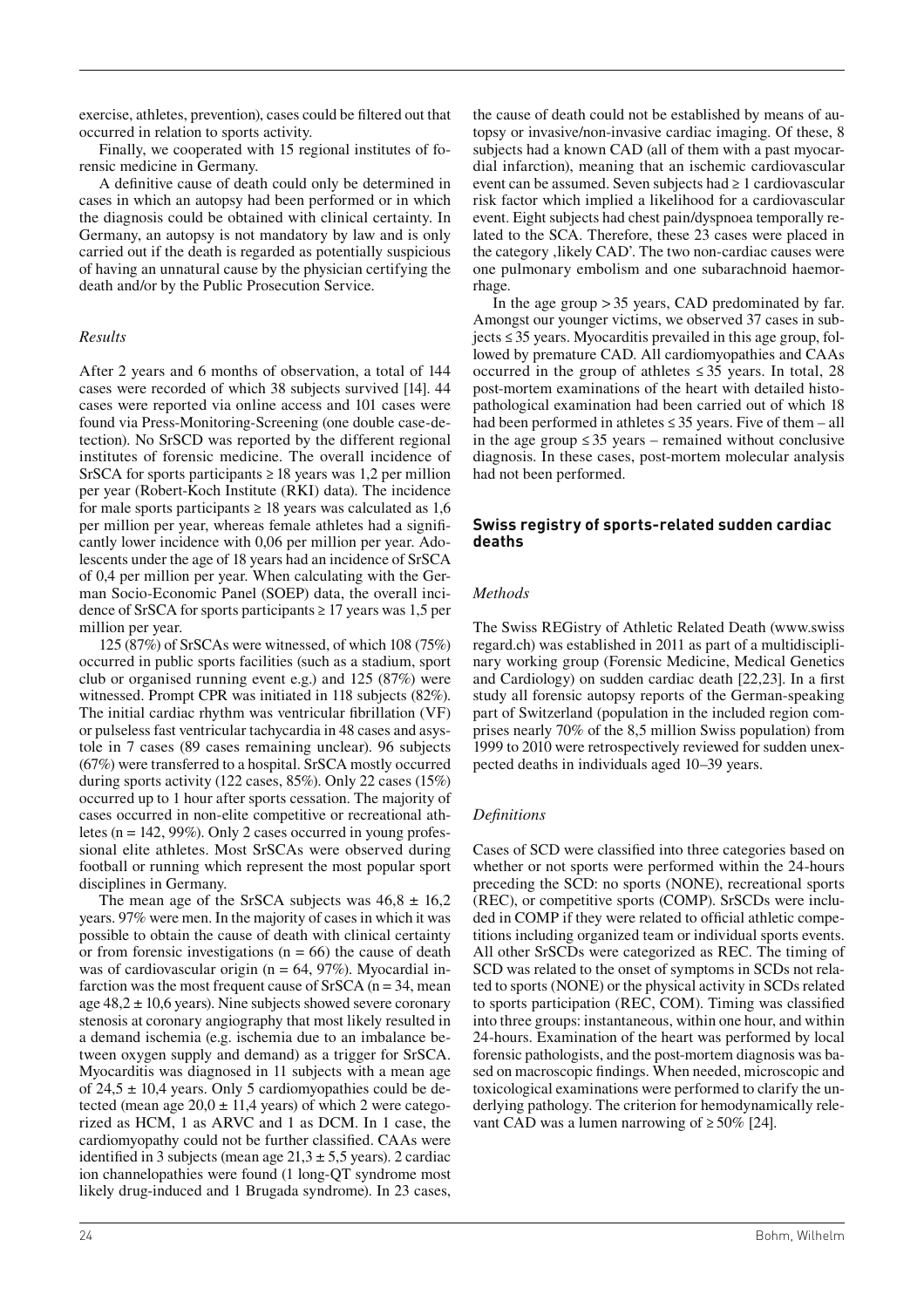## *Results*

Overall, 82 women (23,5%) and 267 men (76,5%) aged 10±39 years suffered a SCD in the German-speaking part of Switzerland, accounting for an overall incidence of 2,89/100 000 person-years (mean age ± SD, 30±7 years; 76,5% male). Among all 349 individuals, 297 (85,1%) deceased without an obvious connection to physical exercise (NONE), 31 cases (8,9%) were related to recreational sports (REC) and 21 (6%) to competitive sports (COMP). Incidences of SCD per 100 000 person years [mean (95% CI)] were the lowest in REC [0,43 (0,35–0,56)], followed by COMP [1,19 (0,89– 1,60)] and the highest in NONE [2,46 (2,27–2,66)]. The incidence of SCD unrelated to sports (NONE) was nearly 4 times higher compared to sports-related SCD (2,46 vs. 0,59) [24]. There were no differences in incidences of SrSCD between sports of different static and dynamic components of exercise [25].

There was a predominance of male victims in all three categories, with no significant difference in mean age of subjects between groups ( $p = 0.732$ ). The proportions of males in REC (96,8%) and in COMP (85,7%) were greater than in NONE (73,7%) ( $p = 0,009$ ). Out of 52 sports-related deaths, 48 occurred in men (92,3%). Three professional male athletes were included in COMP, aged 26, 28 and 30 years. The majority of SCDs occurred instantaneously or within 1 hour after the onset of initial symptoms or sports. This tendency was the highest in REC (87,1%), and higher in COMP (85,7%) than in NONE (53,9%). The highest rate of witnessed cases was observed in COMP (85,7%), followed by REC (64,5%) and NONE (42,7%) [24].

CAD with or without acute myocardial infarction (MI) was the most common causative pathology in all three groups; cause-specific incidences were  $0.91\ (0.80-1.03)$ ,  $0.11$ (0,07–0,18), and 0,45 (0,28–0,73) for NONE, REC and COMP, respectively *(Figure 1)*. Overall, premature CAD accounted for death of 126 young individuals (89% male; 52% ≤ 35 years), comprising 36% of all SCDs. Amongst all sports-related SCDs, 13,4% were due to acute MI, all cases being observed in victims below 35 years of age. In young male competitive athletes (age  $\leq$  35 years) acute MI was the most common cause of SCD. Premature CAD with or without MI was responsible for 8 deaths in COMP, which all occurred instantaneously or within 1-hour of exertion. All females who died from acute MI (7 cases) were aged  $>25$ years, and none of these deaths were related to sports, while four young men aged ≤ 25 years died from acute MI. In young women aged ≤ 35 years, cardiomyopathies were the leading pathological substrate for SCD (40,7% of cases). In older females, CAD was the most commonly observed (42%). Death of three women was related to participation in competitive sports (COMP); they succumbed to death due to Wolf Parkinson White (WPW) syndrome, myocarditis or valvular heart disease. The only female victim in REC category had a morphologically normal heart on autopsy. Among cardiomyopathies, HCM was the most frequent; incidences in NONE, REC and COMP were 0,24 (0,19–0,31), 0,09 (0,05– 0,15) and 0,11 (0,05–0,29), respectively. In around half of SCD victims with underlying HCM, death was related to recreational sports. There were 13 additional cases (12 in NONE and 1 in REC) where autopsy revealed myocardial brosis and (borderline) left-ventricular hypertrophy, which



**Figure 1:** Time trends of incidences of sudden cardiac deaths in Switzerland and their association with recreational or competitive sports. Following the introduction of ECG screening of selected competitive athletes groups in Switzerland, there appeared to be a trend towards a lower incidence of SCD in competitive sports. However, the comparison with the incidence in the pre-screening period suggests that this finding is more likely due to annual variations of incidences rather than a causal association.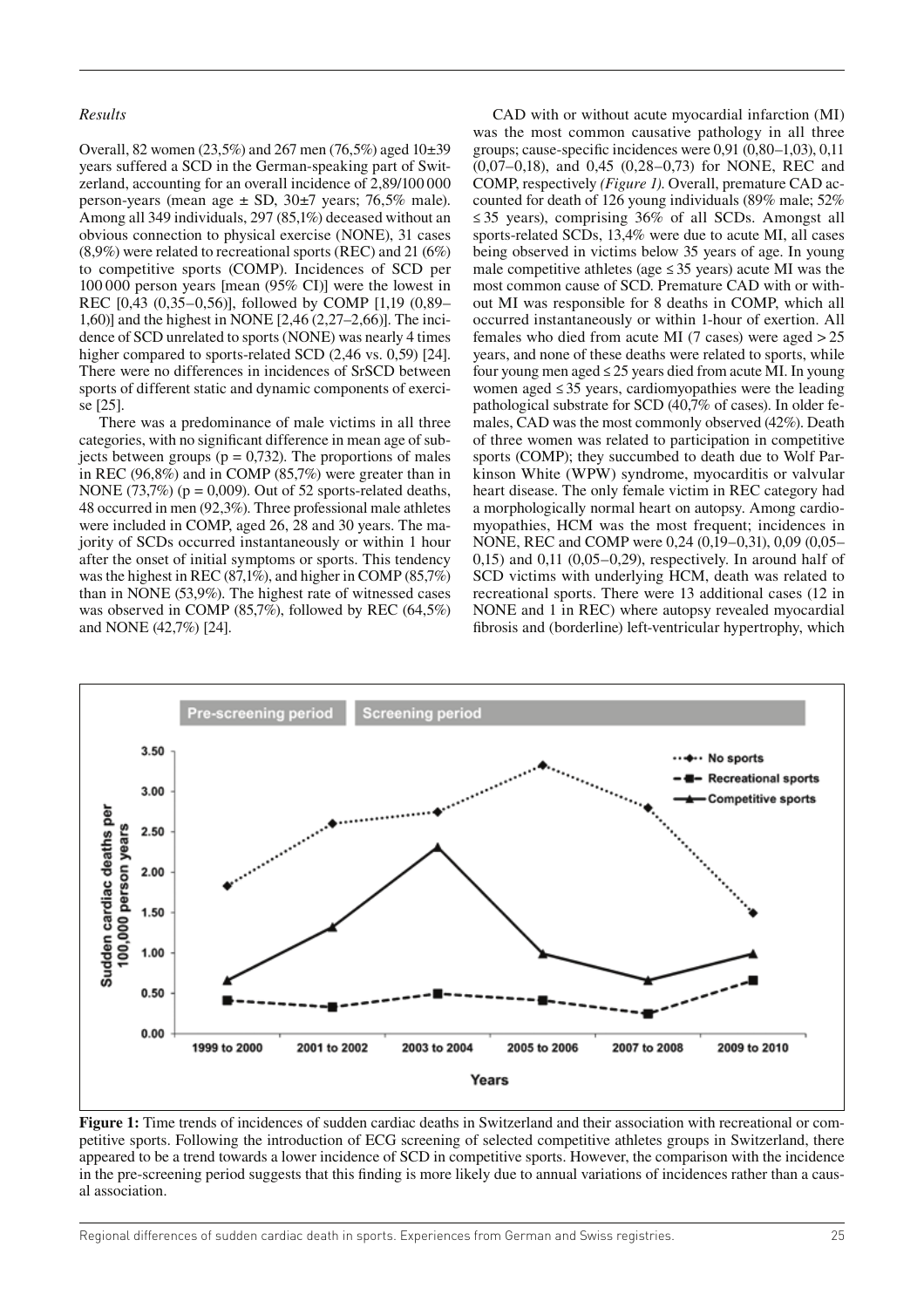

**Figure 2:** Distribution of causes of sports-related sudden cardiac death in young athletes from four registries. The most common cause was myocarditis in the German registry [4], coronary artery disease in the Swiss registry [24], and cardiomyopathy in the US and North Italian registries [2,26]. Differences may be due to type of registration, inequalities with regard to age, sex and ethnicity, and region-specific causes of sudden cardiac death.

could possibly have been HCM; these were classified in a separate group (possible HCM/fibrosis) due to unfulfilled histologic criteria (myocardial disarray) for post-mortem definite diagnosis of HCM. Sports-related SCDs from other underlying cardiomyopathies were rare, only 13% of sports-related deaths were due to dilated cardiomyopathy (DCM), ARVC or any other cardiomyopathy. ARVC was considered the causative pathology in 2 cases, one in REC and one in COMP. All victims of ARVC and coronary artery anomalies were aged 35 years or younger. Two of the three professional athletes died during wrestling and one during ice hockey. No time trend for total or cause-specific incidences of SCD was found in any of the groups *(Figure 1)* [24].

# **Discussion**

Both the German and the Swiss registry confirmed an overall low incidence of SrSCD in young individuals, even if a methodology-related underreporting is taken into account. An advantage of the German registry is the collection of both SrSCD and SrSCA, with more diagnostic possibilities for the latter. The observed predominance of male victims (> 90%) is consistent with other reports [2,26,27]. However, both registries challenge the assumption that cardiomyopathies are the most common underlying cause of SCD in young competitive athletes, which is usually used as an argument for pre-participation screening with an electrocardiogram (ECG) in this population [26]. Myocarditis and CAD were the most common causes of SrSCD in Germany and Switzerland *(Figure 2).*

The results have to be interpreted with caution, since both registries have some limitations, namely risk of underestimation of the true burden of SrSCD and potential misclassication of cases. Most of the cases in the German registry (70%) were registered via Press-Monitoring-Screening, and autopsy was not performed in all young SCD victims (67%) to confirm the cause of death [14]. In the Swiss registry, only cases from Institutes of Forensic Medicine were analysed, and in the absence of mandatory autopsy the autopsy rate was low (47,5%). Moreover, autopsies were performed by forensic pathologists, who are not necessarily specialized in cardiovascular pathology [24].

# **Conclusion**

Despite methodological limitations in both registries, valuable information for risk-based screening and preventive strategies in young athletes were collected. It is unlikely that the distribution pattern of underlying cardiac diseases would change with higher incidences. The male predominance of SrSCD would allow a less strict follow-up strategy of healthy female athletes without symptoms. The high incidence of myocarditis in the German registry should stimulate the debate of an appropriate follow-up and return-to-play strategy in athletes with suspected viral infections, including education of athletes and trainers. The observation that CAD was a major cause of death in young individuals (< 35 years) in both registries is supported by other reports [27,28], and may give grounds to question the traditional age cut-off of 35 years separating younger from older athletes. It could be used as an argument for a one-time lipid profile in the pre-participation screening protocol, although there is currently insuf ficient evidence from the general population to support this approach [29]. The finding of a high proportion of causes not detectable by ECG screening is one plausible explanation why in Switzerland the implementation of ECG-screening in competitive athletes failed to reproduce the results reported in the North Italian registry *(Figure 1).* The 89% decrease of